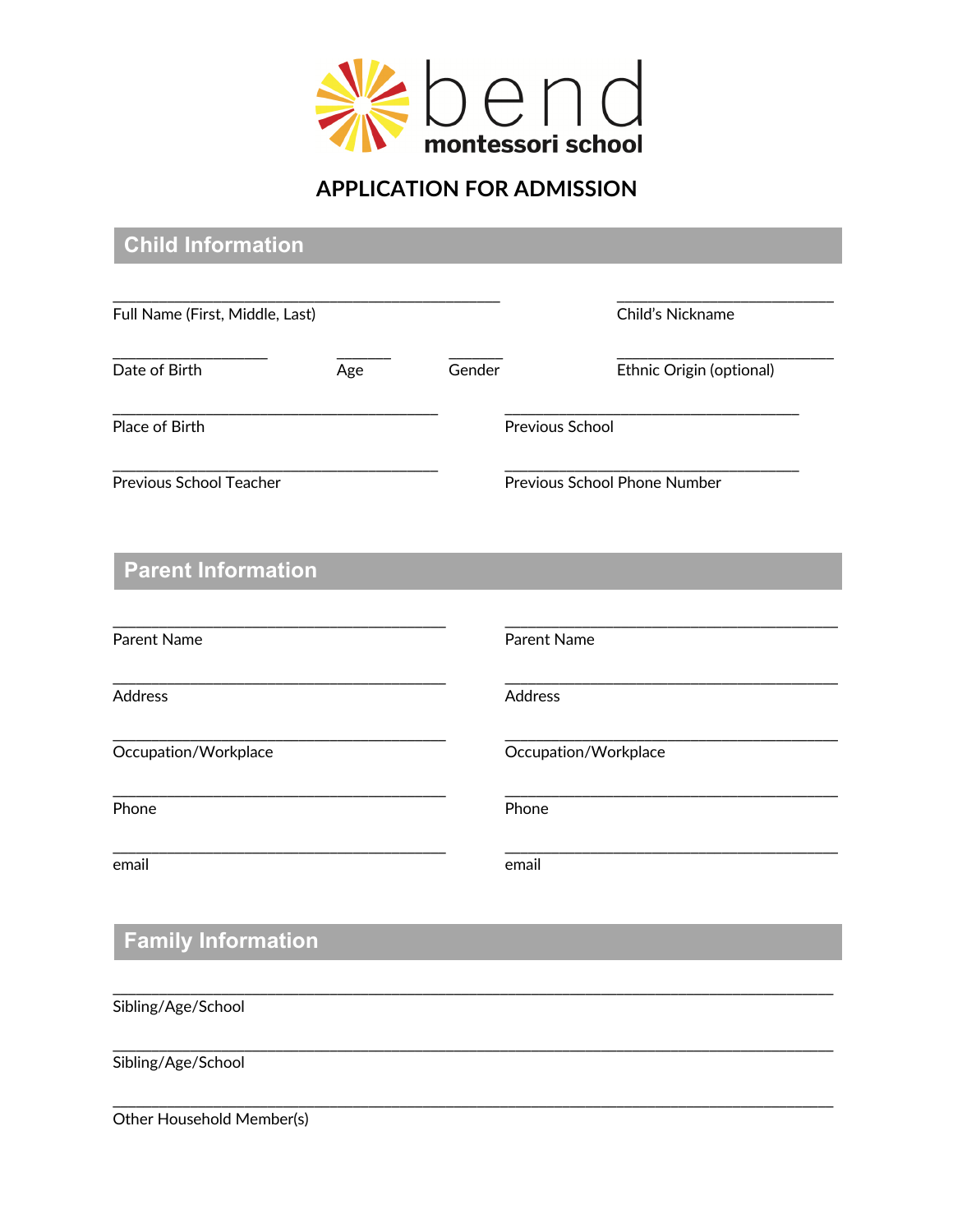### **Other Information**

1. Please tell us about your child, including interests, strengths and abilities.

2. Please comment on why you are choosing a Montessori education for your child.

3. Does your child have special needs of which we should be aware? (allergies, medical conditions, social/emotional/behavioral support, etc.)

4. Please briefly describe any childcare and/or preschool experiences that your child has had.

Signature of Parent Applicant Date Date of Parent Applicant Date Date Date Date Date

Please submit this completed application, along with a non-refundable Application Fee (\$25) payable to:

\_\_\_\_\_\_\_\_\_\_\_\_\_\_\_\_\_\_\_\_\_\_\_\_\_\_\_\_\_\_\_\_\_\_\_\_\_\_\_\_\_\_\_\_\_\_\_\_\_\_\_\_\_\_\_\_\_ \_\_\_\_\_\_\_\_\_\_\_\_\_\_\_\_\_\_\_\_

**Bend Montessori School PO BOX 460 Bend, OR 97709**

You may also email your application to admin@bendmontessorischool.com, and submit your Application Fee via PayPal at www.paypal.me/bendmontessorischool.

*Bend Montessori School is strongly committed to maintaining a culturally diverse environment for all students, staff and parents. Bend Montessori does not discriminate on the basis of race, gender, color, sexual orientation, religion, national or ethnic origin, age, physical ability, marital status/family structure or any basis prohibited by law in its admissions, administration, educational policies, other school programs or in its employment practices.*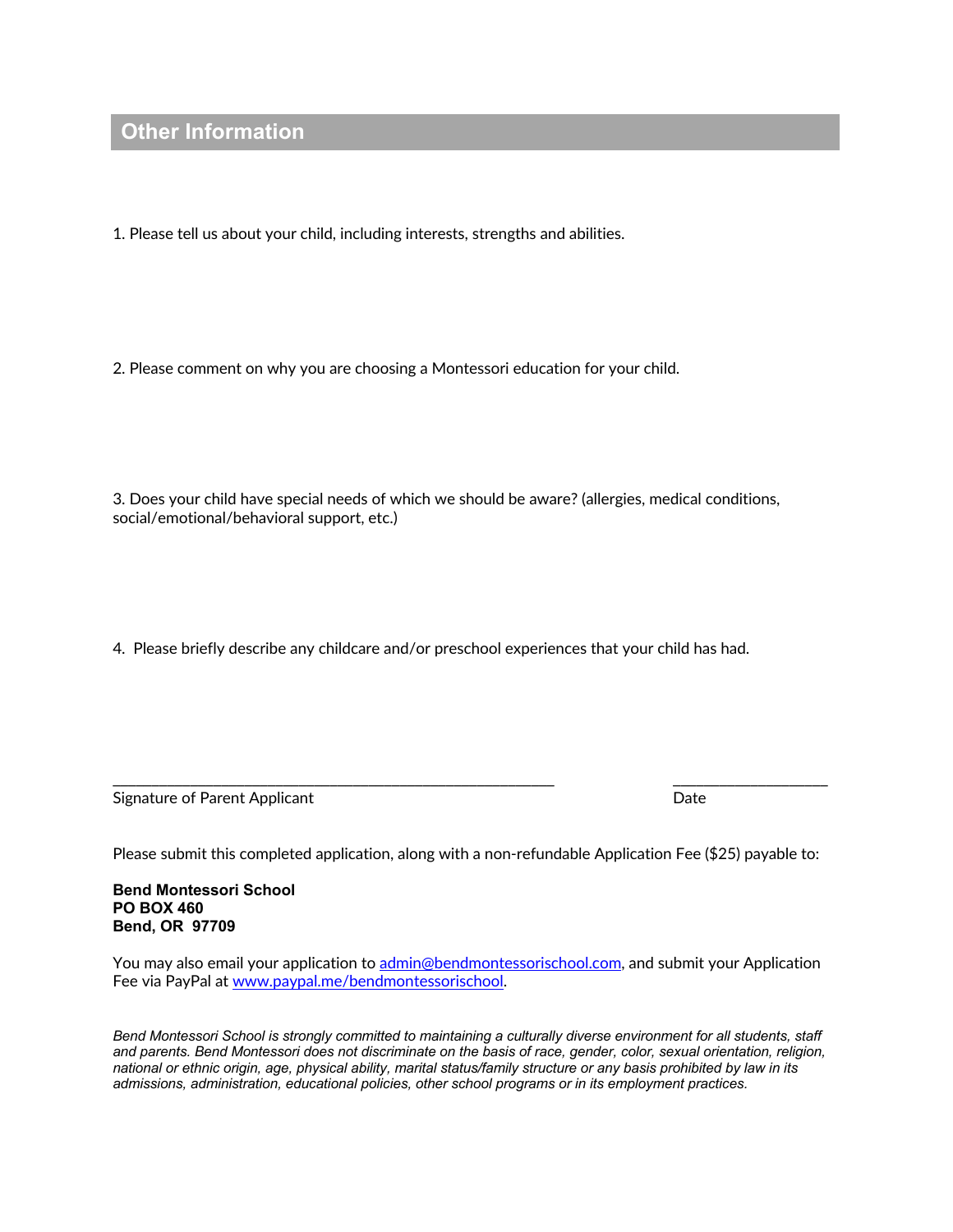

# **TUITION AND FEES**

# **Preschool Program**  5 Full Days (8:30am-3:00pm) .……………………..…………………………………………………………………………….....\$11,500 5 Part Days (8:30am-1pm) …………….…………...……………………………………………………………………...…………...\$9,500 4 Full Days (Monday-Thursday 8:30am-3:00pm) ……..……………………………………………………………..…….\$10,750 4 Part Days (Monday-Thursday 8:30am-1pm)…………………..……………………………………………….………...…..\$8,750 **Fees**  Application Fee ……………………………………………………………………………………………………..…………………….\$25 Annual Enrollment Fee……………………………………………………………………………………………….……..…….…..\$350 Enrollment Deposit …………………………….…………………………………………………………….………..10% Annual Tuition

### **Additional Options**